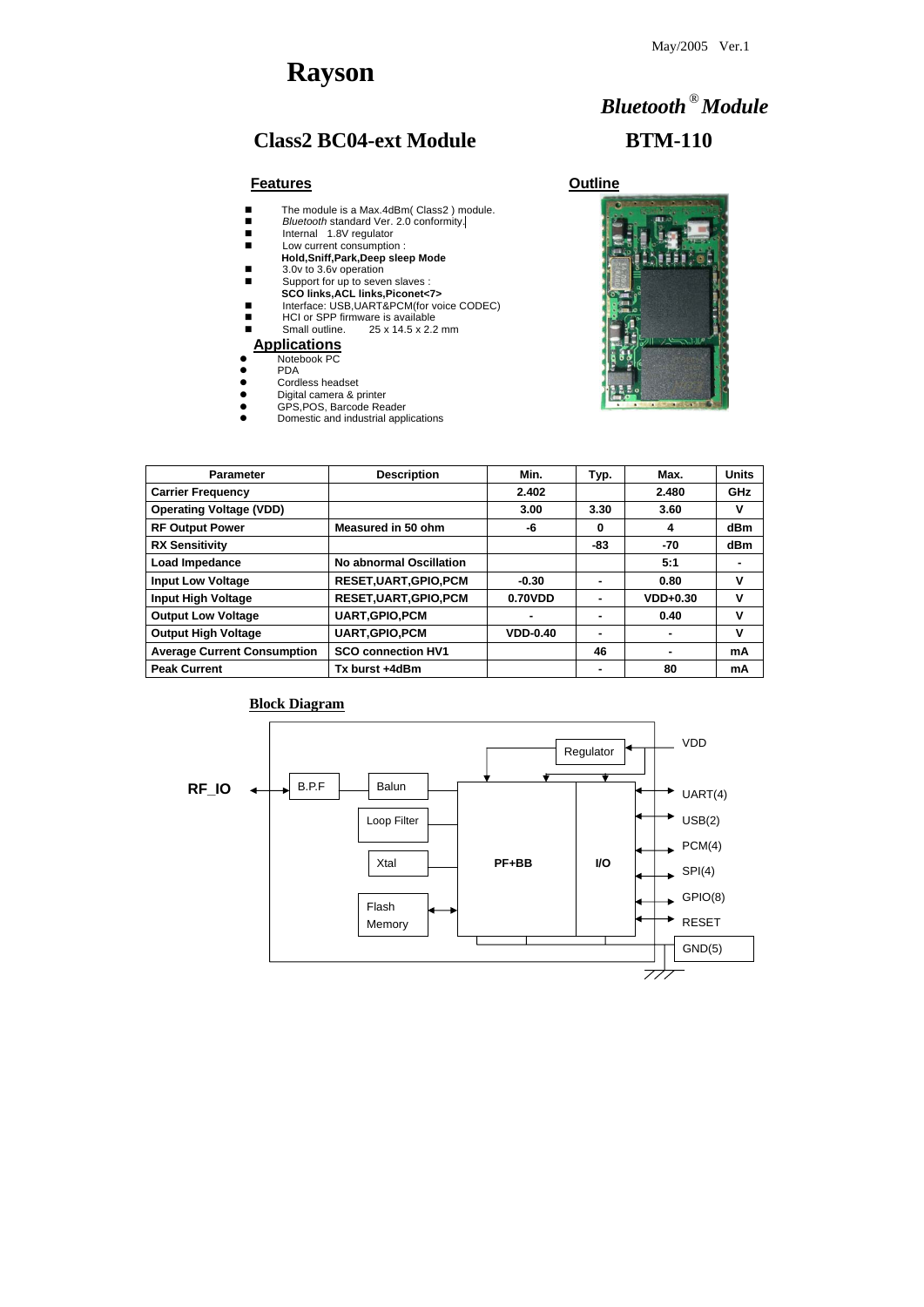# **Radio Characteristics – Basic Data Rate**

|                                                                             | <b>Freauency</b><br>(GHz) | Min                          | <b>Typ</b>               | <b>Max</b>                   | <b>Bluetooth</b><br><b>Specification</b> | Unit     |
|-----------------------------------------------------------------------------|---------------------------|------------------------------|--------------------------|------------------------------|------------------------------------------|----------|
| Sensitivity at 0.1% BER                                                     | 2.402                     | $\overline{\phantom{a}}$     | $-85$                    | $-83$                        |                                          | dBm      |
|                                                                             | 2.441                     |                              | $-85$                    | $-83$                        | $\leq$ - 70                              | dBm      |
|                                                                             | 2.480                     | $\overline{\phantom{a}}$     | $-85$                    | $-83$                        |                                          | dBm      |
| signal<br>Maximum<br>received<br>at                                         | 2.402                     | 0                            |                          |                              |                                          | dBm      |
| 0.1% BER                                                                    | 2.441                     | $\overline{0}$               |                          |                              | $\geq$ - 20                              | dBm      |
|                                                                             | 2.480                     | $\overline{0}$               | $\overline{\phantom{a}}$ |                              |                                          | dBm      |
|                                                                             | 2.402                     | $-2$                         | $\overline{2}$           | $\overline{a}$               |                                          | dBm      |
| RF transmit power <sup>(1)</sup>                                            | 2.441                     | $-2$                         | $\overline{2}$           | -                            | $-6$ to $+4^{(2)}$                       | dBm      |
|                                                                             | 2.480                     | $-2$                         | $\overline{2}$           |                              |                                          | dBm      |
| Initial carrier frequency tolerance                                         | 2.402                     | $\overline{\phantom{a}}$     | 12                       | 75                           |                                          | kHz      |
|                                                                             | 2.441                     | $\overline{\phantom{a}}$     | 10                       | 75                           | ±75                                      | kHz      |
|                                                                             | 2.480                     | $\overline{\phantom{a}}$     | 9                        | 75                           |                                          | kHz      |
| 20dBm bandwidth for modulated                                               | 2.402                     | $\overline{\phantom{a}}$     | 879                      | 1000                         |                                          | kHz      |
| carrier                                                                     | 2.441                     |                              | 816                      | 1000                         | $\leq 1000$                              | kHz      |
|                                                                             | 2.480                     | $\overline{\phantom{a}}$     | 819                      | 1000                         |                                          | kHz      |
| Drift (single slot packet)                                                  | 2.402                     | $\overline{\phantom{a}}$     | $\overline{\phantom{a}}$ | 25                           | $\leq$ 25                                | kHz      |
|                                                                             | 2.441                     | $\overline{\phantom{a}}$     |                          | 25                           |                                          | kHz      |
|                                                                             | 2.480                     |                              |                          | 25                           |                                          | kHz      |
|                                                                             | 2.402                     | $\overline{\phantom{a}}$     | $\blacksquare$           | 40                           | $\leq 40$                                | kHz      |
| Drift (five slot packet)                                                    | 2.441                     | $\blacksquare$               | $\overline{\phantom{a}}$ | 40                           |                                          | kHz      |
|                                                                             | 2.480                     | -                            |                          | 40                           |                                          | kHz      |
|                                                                             | 2.402                     | $\overline{\phantom{0}}$     | $\overline{\phantom{a}}$ | 20                           | 20                                       | kHz/50µs |
| <b>Drift Rate</b>                                                           | 2.441                     | $\overline{\phantom{a}}$     | $\overline{\phantom{a}}$ | 20                           |                                          | kHz/50µs |
|                                                                             | 2.480                     |                              |                          | 20                           |                                          | kHz/50us |
| RF power control range                                                      |                           |                              | 35                       |                              | $\geq 16$                                | dB       |
| RF power range control resolution                                           |                           |                              |                          |                              |                                          | dB       |
|                                                                             | 2.402                     | 140                          | 165                      | 175                          |                                          | kHz      |
| $\triangle$ f1 <sup>avg</sup> "Maximum Moudulation"                         | 2.441                     | 140                          | 165                      | 175                          | 140<△f1 <sup>avg</sup> <175              | kHz      |
|                                                                             | 2.480                     | 140                          | 165                      | 175                          |                                          | kHz      |
|                                                                             | 2.402                     | 115                          | 150                      |                              | 115                                      | kHz      |
| $\wedge$ f2 <sup>maz</sup><br>"Minimum Modulation"                          | 2.441                     | 115                          | 150                      | $\overline{\phantom{a}}$     |                                          | kHz      |
|                                                                             | 2.480                     | 115                          | 150                      |                              |                                          | kHz      |
| C/I co-channel                                                              |                           |                              | 10                       | 11                           | $\leq$ 11                                | dB       |
| Adjacent channel selectivity C/I $F = F_0 + 1$ MHz <sup>(3)(5)</sup>        |                           | $\overline{\phantom{a}}$     | $-4$                     | $\mathbf 0$                  | $\leq 0$                                 | dB       |
| Adjacent channel selectivity C/I F= $F_0$ - 1MHz <sup>(3)(5)</sup>          |                           | $\overline{\phantom{0}}$     | $-4$                     | $\mathbf 0$                  | $\leq 0$                                 | dB       |
| Adjacent channel selectivity C/I $F = F_0 + 2$ MHz <sup>(3)(5)</sup>        |                           | $\qquad \qquad \blacksquare$ | $-35$                    | $-30$                        | $\leq -30$                               | dB       |
| Adjacent channel selectivity C/I F= $F_0$ - 2MHz <sup>(3)(5)</sup>          |                           | $\overline{\phantom{0}}$     | $-21$                    | $-20$                        | $\leq -20$                               | dB       |
| Adjacent channel selectivity C/I $F_{\geq} = F_0 + 3$ MHz <sup>(3)(5)</sup> |                           | $\overline{\phantom{0}}$     | $-45$                    | $\qquad \qquad \blacksquare$ | $\le$ - 40                               | dB       |
| Adjacent channel selectivity C/I $F \leq F_0 - 5$ MHz <sup>(3)(5)</sup>     |                           |                              | -45                      | $\qquad \qquad \blacksquare$ | $\le$ - 40                               | dB       |
| Adjacent channel selectivity C/I F=Fimage <sup>(3)(5)</sup>                 |                           |                              | $-18$                    | -9                           | $\le -9$                                 | dB       |
| Adjacent channel transmit power $F = F_0 \pm 2MHz^{(4)(5)}$                 |                           |                              | $-35$                    | $-20$                        | $\le -20$                                | dBc      |
| Adjacent channel transmit power $F = F_0 \pm 3MHz^{(4)(5)}$                 |                           |                              | $-55$                    | -40                          | $\leq -40$                               | dBc      |

 **Notes:**

- $(1)$  BlueCore-External firmware maintains the transmit power to be within the Bluetooth specification v2.0 limits.
- <sup>(2)</sup> Class 2 RF transmit power range, Bluetooth specification  $v2.0$
- (3) Up to five exceptions are allowed in  $v2.0$  of the Bluetooth specification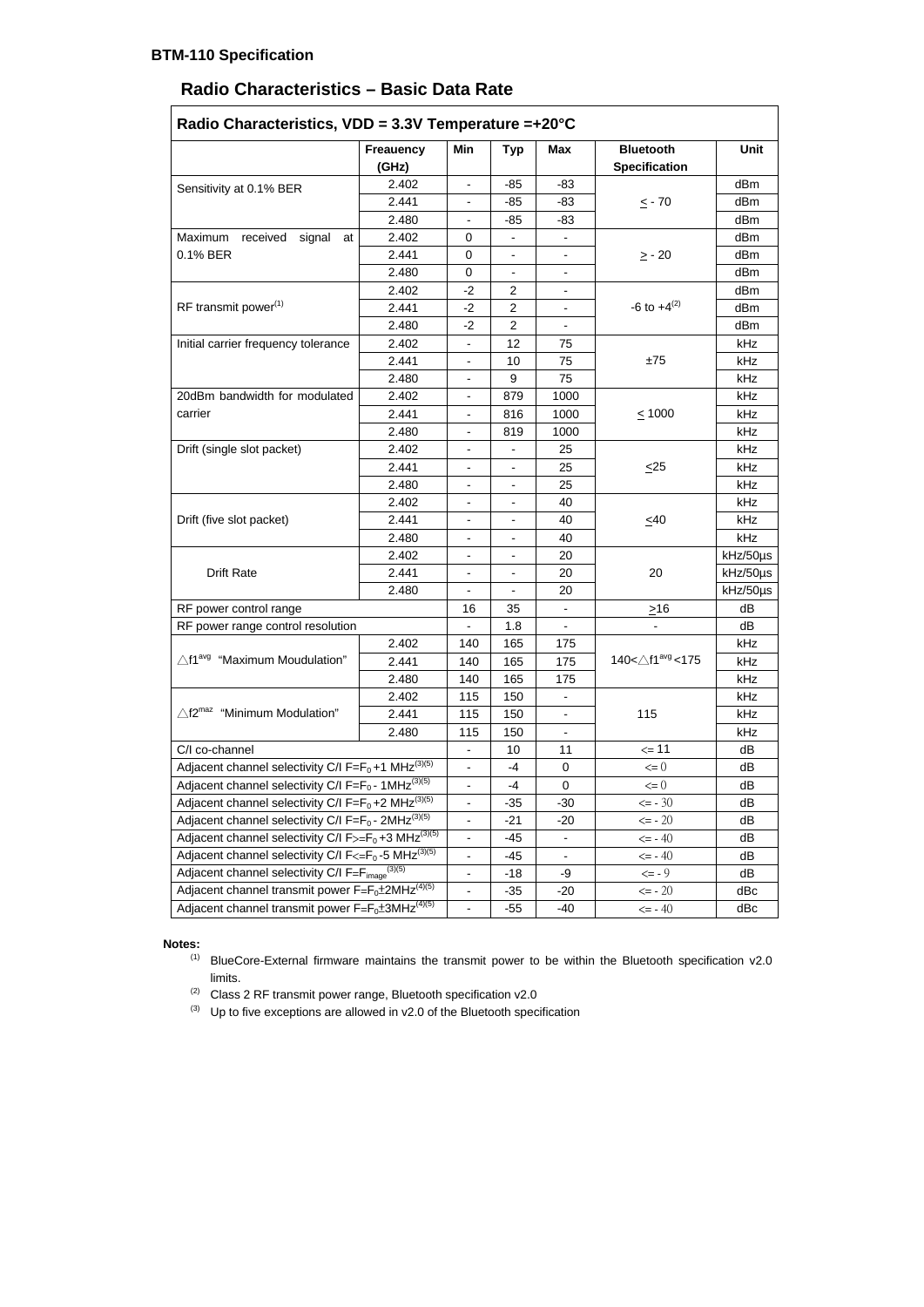- $(4)$  Up to three exceptions are allowed in v2.0 of the Bluetooth specification
- <sup>(5)</sup> Measured at  $F_0 = 2441$  MHz

# **Radio Characteristics – Enhanced Data Rate**

|                                                   | <b>Frequency</b> | Min.                         | Typ.           | Max.                         | <b>Bluetooth</b>          | <b>Unit</b>   |
|---------------------------------------------------|------------------|------------------------------|----------------|------------------------------|---------------------------|---------------|
|                                                   | (GHz)            |                              |                |                              | <b>Specification</b>      |               |
|                                                   | 2.402            | $-6$                         | $\mathbf 0$    | $+2$                         |                           | dBm           |
| Maximum RF transmit power                         | 2.441            | $-6$                         | $\mathbf 0$    | $+2$                         | $-6$ to $+20$             | dBm           |
|                                                   | 2.480            | $-6$                         | $\overline{0}$ | $+2$                         |                           | dBm           |
| Relative transmit power                           |                  | $\overline{\phantom{0}}$     | $-1.2$         | $\blacksquare$               | $-4$ to $+1$              | dB            |
| $\pi$ /4 DQPSK                                    |                  | $\overline{\phantom{a}}$     | $\overline{2}$ | $\overline{\phantom{a}}$     | $\leq$ ±10 for all blocks | kHz           |
| Maximum carrier frequency stability               | $W_0$            |                              |                |                              |                           |               |
| $\pi$ /4 DQPSK                                    |                  | $\qquad \qquad \blacksquare$ | 6              | $\overline{\phantom{a}}$     | $\leq$ ±75 for all        | kHz           |
| Maximum carrier frequency stability               | $W_i$            |                              |                |                              | packets                   |               |
| $\pi$ /4 DQPSK                                    |                  | $\overline{\phantom{0}}$     | 8              | $\blacksquare$               | $\leq$ ±75 for all blocks | kHz           |
| Maximum carrier frequency stability $ w_0 + w_i $ |                  |                              |                |                              |                           |               |
| 8 DPSK                                            |                  |                              | $\overline{2}$ |                              | $\leq$ ±10 for all blocks | kHz           |
| Maximum carrier frequency stability               | $W_0$            |                              |                |                              |                           |               |
| 8 DPSK                                            |                  |                              | 6              | $\overline{\phantom{a}}$     | $<$ $\pm$ 75 for all      | kHz           |
| Maximum carrier frequency stability<br>$W_i$      |                  |                              |                |                              | packets                   |               |
| 8 DPSK                                            |                  |                              | 8              | $\blacksquare$               | $\leq$ ±75 for all blocks | kHz           |
| Maximum carrier frequency stability $ w_0 + w_i $ |                  |                              |                |                              |                           |               |
| $\pi$ /4 DQPSK                                    | <b>RMS DVEM</b>  | $\blacksquare$               | 7              | $\blacksquare$               | $\leq 20$                 | $\frac{0}{0}$ |
| <b>Modulation Accuracy</b>                        | 99% DEVM         | $\overline{\phantom{0}}$     | 13             | $\overline{\phantom{a}}$     | $\leq 30$                 | $\%$          |
|                                                   | Peak DEVM        | $\blacksquare$               | 19             | $\overline{\phantom{a}}$     | $\leq$ 35                 | $\%$          |
| 8 DPSK                                            | <b>RMS DVEM</b>  | $\qquad \qquad \blacksquare$ | 7              | $\overline{\phantom{a}}$     | $\leq 13$                 | %             |
| <b>Modulation Accuracy</b>                        | 99% DEVM         | $\overline{\phantom{0}}$     | 13             | $\blacksquare$               | $\leq 20$                 | $\%$          |
|                                                   | Peak DEVM        | $\blacksquare$               | 17             | $\overline{\phantom{a}}$     | $\leq$ 25                 | $\%$          |
| In-band spurious emissions                        | $F>F_0+3$ MHz    | -                            | $< -50$        | $\overline{\phantom{a}}$     | $\leq -40$                | dBm           |
|                                                   | $F < F0 - 3 MHz$ | $\qquad \qquad \blacksquare$ | $< -50$        | $\qquad \qquad \blacksquare$ | $\leq -40$                | dBm           |
|                                                   | $F=F0 -3 MHz$    | $\qquad \qquad \blacksquare$ | $-46$          | $\overline{\phantom{a}}$     | ≤ -40                     | dBm           |
|                                                   | $F=F0 - 2 MHz$   |                              | $-34$          | $\overline{\phantom{a}}$     | $\leq$ -20                | dBm           |
|                                                   | $F=F_0-1$ MHz    | $\overline{\phantom{0}}$     | $-35$          | $\overline{\phantom{0}}$     | $\leq$ -26                | dBm           |
|                                                   | $F=F_0+1$ MHz    | -                            | $-35$          | $\overline{\phantom{a}}$     | $\leq$ -26                | dBm           |
|                                                   | $F=F0+2$ MHz     | -                            | $-31$          | $\overline{\phantom{a}}$     | $\leq$ -20                | dBm           |
|                                                   | $F=F_0+3$ MHz    | $\overline{\phantom{0}}$     | $-33$          | $\overline{\phantom{a}}$     | $\leq -40$                | dBm           |
| <b>EDR Differential Phase Encoding</b>            |                  |                              | No             |                              | $\geq 99$                 | %             |
|                                                   |                  |                              | Errors         |                              |                           |               |

## **Receiver , VDD = 3.3V Temperature =+20°C**

|                                  | <b>Modulation</b> | Min. | Typ.  | Max.                     | <b>Bluetooth</b><br><b>Specification</b> | <b>Unit</b>     |
|----------------------------------|-------------------|------|-------|--------------------------|------------------------------------------|-----------------|
| Sensitivity at 0.1% BER          | $\pi$ /4 DQPSK    |      | -87   |                          | $\leq$ -70                               | dB <sub>m</sub> |
|                                  | 8 DPSK            |      | $-78$ |                          | $\leq -70$                               | dBm             |
| Maximum received signal level    | $\pi$ /4 DQPSK    | -    | -8    | $\overline{\phantom{a}}$ | $\geq -20$                               | dBm             |
| at 0.1% BER                      | 8 DPSK            | -    | $-10$ |                          | $\geq -20$                               | dB <sub>m</sub> |
| C/I co-channel at 0.1% BER       | $\pi$ /4 DQPSK    |      | 10    |                          | $\leq$ +13                               | dB              |
|                                  | 8 DPSK            |      | 19    |                          | $\leq +21$                               | dB              |
| Adjacent channel selectivity C/I | $\pi$ /4 DQPSK    |      | $-10$ |                          | $\leq 0$                                 | dB              |
| $F=F_0+1$ MHz                    | 8 DPSK            |      | -5    |                          | $\leq +5$                                | dB              |
| Adjacent channel selectivity C/I | $\pi$ /4 DQPSK    |      | $-11$ |                          | $\leq 0$                                 | dB              |
| $F = F_0 - 1$ MHz                | 8 DPSK            |      | -5    |                          | $\leq +5$                                | dB              |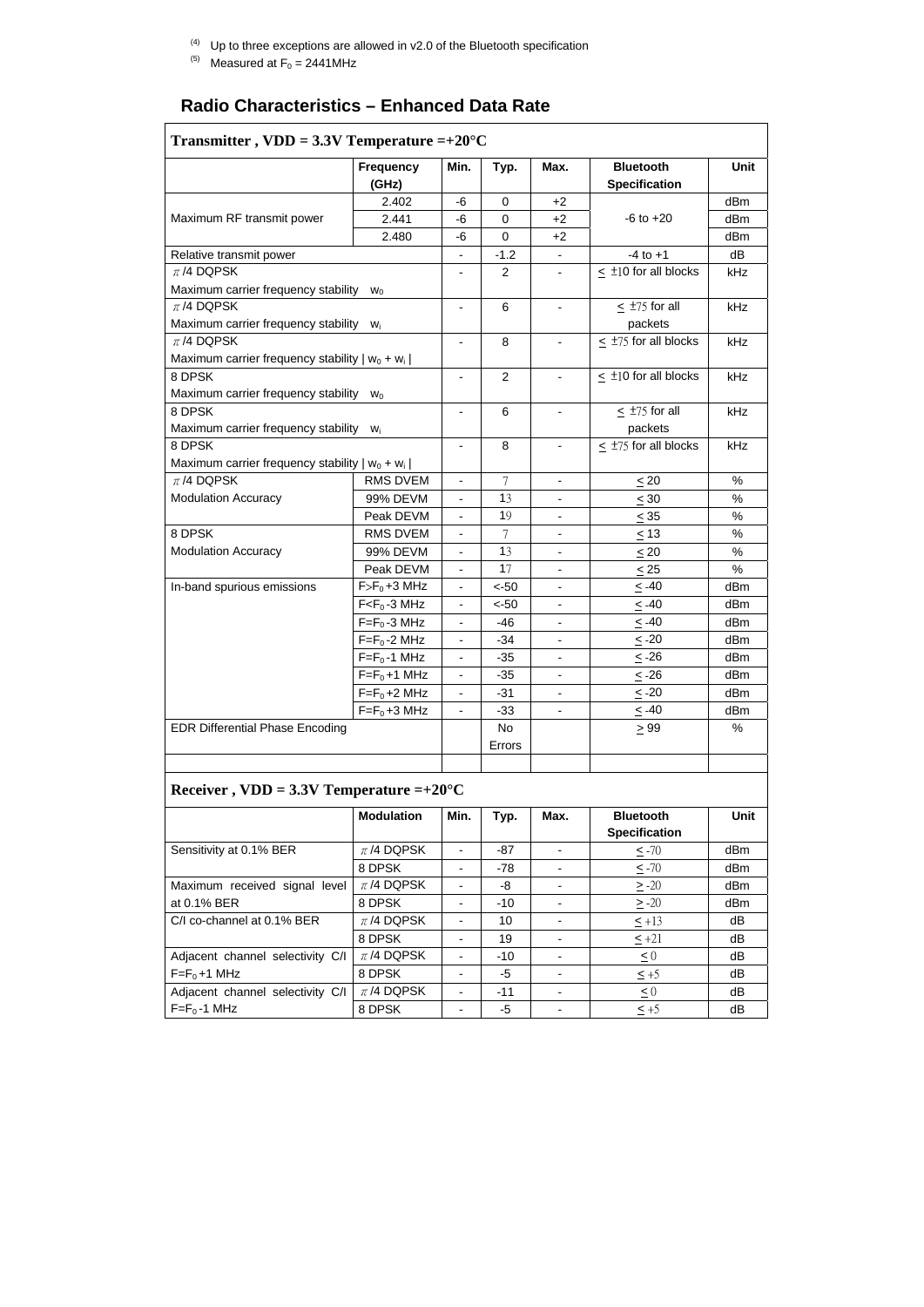| Adjacent channel selectivity C/I | $\pi$ /4 DQPSK |   | -40   |  | $\leq -30$ | dB |  |
|----------------------------------|----------------|---|-------|--|------------|----|--|
| $F=F_0+2$ MHz                    | 8 DPSK         |   | -40   |  | $\leq -25$ | dB |  |
| Adjacent channel selectivity C/I | $\pi$ /4 DQPSK |   | $-23$ |  | $\leq -20$ | dB |  |
| $F=F_0-2$ MHz                    | 8 DPSK         |   | $-20$ |  | $\leq$ -13 | dB |  |
| Adjacent channel selectivity C/I | $\pi$ /4 DQPSK |   | $-45$ |  | $\leq -40$ | dB |  |
| $F=F_0+3$ MHz                    | 8 DPSK         |   | -45   |  | $\leq -33$ | dB |  |
| Adjacent channel selectivity C/I | $\pi$ /4 DQPSK | - | -45   |  | $\leq -40$ | dB |  |
| $F=F_0-5$ MHz                    | 8 DPSK         |   | -45   |  | $\leq -33$ | dB |  |
| $F_0$ = 2405, 2441, 2477 MHz     |                |   |       |  |            |    |  |
| Adjacent channel selectivity C/I | $\pi$ /4 DQPSK |   | $-20$ |  | $\leq -7$  | dB |  |
| $F = F_{image}$                  | 8 DPSK         |   | $-15$ |  | $\leq 0$   | dB |  |

#### **BTM-110 Pin Functions**

| PIN            | <b>NAME</b>  | <b>TYPE</b>           | <b>FUNCTION</b>                                         | <b>REMARK</b> |
|----------------|--------------|-----------------------|---------------------------------------------------------|---------------|
| 1              | PIO(8)       | Bi-directional        | Programmable Input/Output line                          |               |
| $\overline{2}$ | PIO(9)       | Bi-directional        | Programmable Input/Output line                          |               |
| 3              | PIO(10)      | Bi-directional        | Programmable Input/Output line                          |               |
| 4              | AIO0         | Bi-directional        | Programmable Input/Output Line                          |               |
| 5              | AIO1         | Bi-directional        | Programmable Input/Output Line                          |               |
| 6              | <b>RESET</b> | <b>CMOS</b> input     | Reset if high. Input debounced so must be high for >5ms |               |
|                |              |                       | to cause a reset                                        |               |
| 7              | SPI_MISO     | <b>CMOS Output</b>    | Serial Peripheral Interface Data Output                 |               |
| 8              | SPI_CSB      | <b>CMOS Input</b>     | Chip Select For Synchronous Serial Interface active low |               |
| 9              | SPI_CLK      | <b>CMOS Input</b>     | Serial Peripheral Interface Clock                       |               |
| 10             | SPI_MOSI     | <b>CMOS</b> Input     | Serial Peripheral Interface Data Input                  |               |
| 11             | UART_CTS     | <b>CMOS Input</b>     | UART Clear To Send (Active Low)                         |               |
| 12             | UART_TX      | <b>CMOS Output</b>    | <b>UART Data Output</b>                                 |               |
| 13             | UART_RTS     | <b>CMOS Output</b>    | <b>UART Request To Send (Active Low)</b>                |               |
| 14             | UART_RX      | <b>CMOS Input</b>     | <b>UART</b> Data Input                                  |               |
| 15             | PIO(11)      | Bi-directional        | Programmable Input/Output line                          |               |
| 16             | 3V3          | Power                 | 3.3V Power Supply Input                                 |               |
| 17             | <b>GND</b>   | <b>GND</b>            | Ground                                                  |               |
| 18             | PCM_OUT      | <b>CMOS Output</b>    | Synchronous Data Output                                 |               |
| 19             | PCM_SYNC     | <b>Bi-directional</b> | Synchronous Data Sync                                   |               |
| 20             | PCM_IN       | <b>CMOS Input</b>     | Synchronous Data Input                                  |               |
| 21             | PCM_CLK      | Bi-directional        | Synchronous Data Clock                                  |               |
| 22             | USB_DP       | <b>Bi-directional</b> | <b>USB Data Plus</b>                                    |               |
| 23             | USB_DN       | <b>Bi-directional</b> | <b>USB Data Minus</b>                                   |               |
| 24             | PIO(7)       | Bi-directional        | Programmable Input/Output line                          |               |
| 25             | PIO(6)       | <b>Bi-directional</b> | Programmable Input/Output line                          |               |
| 26             | PIO(5)       | <b>Bi-directional</b> | Programmable Input/Output line                          |               |
| 27             | PIO(4)       | Bi-directional        | Programmable Input / Output Line                        |               |
| 28             | PIO(3)       | Bi-directional        | Programmable Input/Output Line                          |               |
| 29             | PIO(2)       | Bi-directional        | Programmable Input / Output Line                        |               |
| 30             | PIO(1)       | <b>Bi-directional</b> | Programmable Input/Output Line                          |               |
| 31             | PIO(0)       | Bi-directional        | Programmable Input / Output Line                        |               |
| 32             | <b>GND</b>   | <b>GND</b>            | Ground                                                  |               |
| 33             | RF_IO        | Analogue              | Antenna Interface                                       |               |
| 34             | <b>GND</b>   | <b>GND</b>            | Ground                                                  |               |